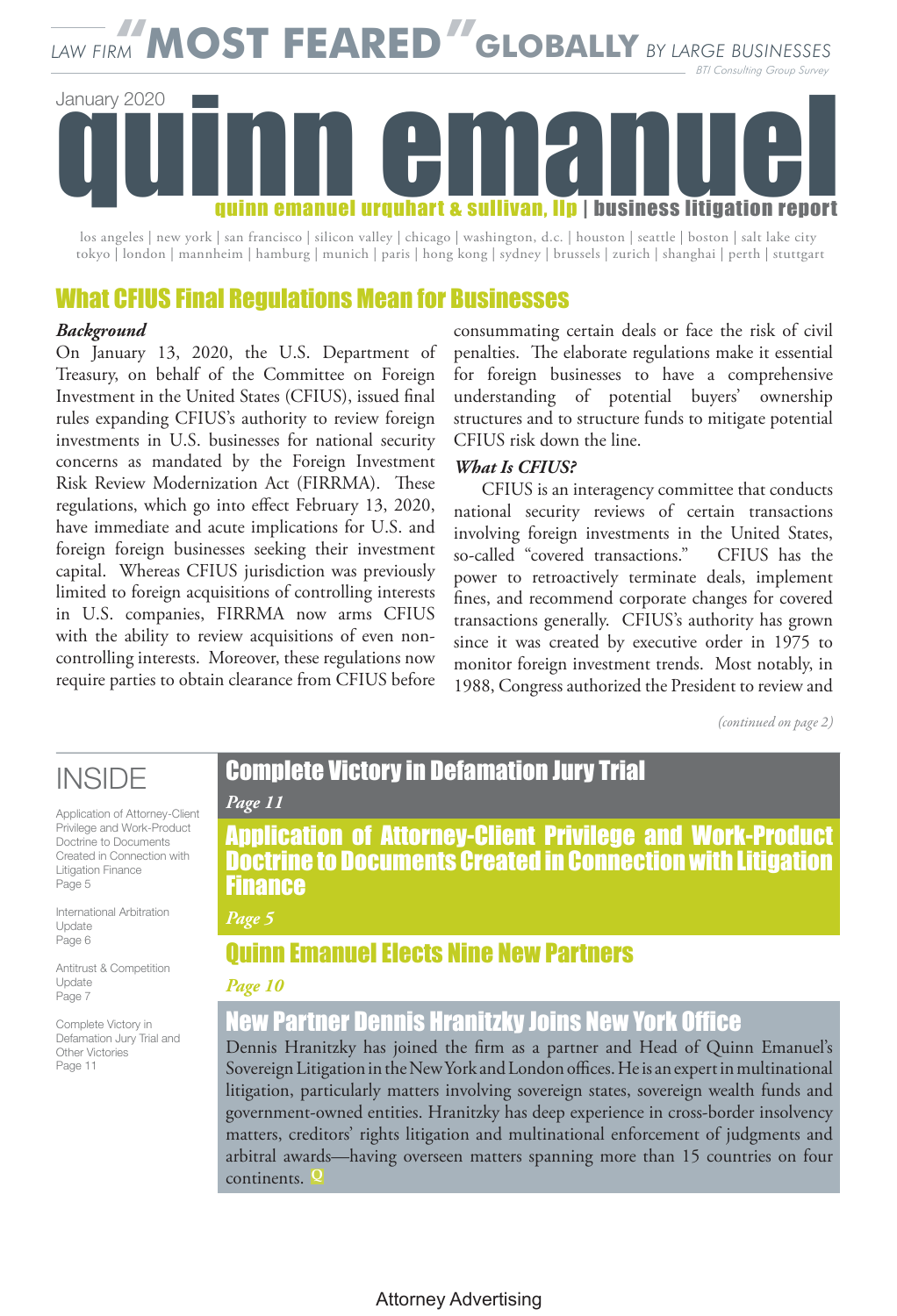block transactions resulting in foreign "control" of a U.S. business that posed a threat to national security, and the President delegated the review of these transactions to CFIUS. In 2007, Congress codified CFIUS processes and established formal congressional oversight of CFIUS.

FIRRMA, which was signed into law in 2018 with bipartisan support, dramatically expanded the powers of CFIUS due to concerns over foreign countries obtaining highly sensitive or national security-related U.S. technology or data. Prior to FIRRMA, CFIUS's jurisdiction was limited to transactions that could result in "control" of a U.S. business by a foreign person. For purposes of CFIUS review, "control," continues to mean the "power . . . to determine, direct, or decide important matters affecting an entity." The 2018 law was motivated "to address growing national security concerns over foreign exploitation of certain investment structures which traditionally have fallen outside of CFIUS jurisdiction," and specifically by limitations in CFIUS's jurisdiction that allowed foreign *non-controlling* investments that presented national security concerns to evade review. (U.S. TREASURY DEP'T, Summary of the Foreign Investment Risk Review Modernization Act of 2018, *available at* https://home.treasury.gov/system/ files/206/Summary-of-FIRRMA.pdf). To close this loophole, FIRRMA expands the definition of a CFIUS "covered transaction" to include review of certain noncontrolling investments by foreign persons, including U.S. funds with foreign investors, as well as a change that results in foreign control of a U.S. business and "any other transaction, transfer, agreement, or arrangement designed to circumvent CFIUS jurisdiction." (*Id*. This article does not include a discussion of FIRRMA's addition of certain real estate transactions as a "covered transaction."). In addition, FIRRMA's "mandatory declaration" provision requires pre-transaction filing for certain transactions.

#### *Non-Controlling Investments Subject to CFIUS Review*

Under FIRRMA, CFIUS gained jurisdiction over certain transactions that give a foreign person a noncontrolling interest in an unaffiliated U.S. business. There are two key limitations: (1) the U.S. business must involve critical technology, critical infrastructure, or sensitive personal data of U.S. citizens; and (2) the investment must afford the foreign person board membership, access to nonpublic material information, or involvement in decision-making over activities that may implicate national security interests. FIRRMA also requires CFIUS to implement regulations that define "foreign person" in the context of non-controlling investments.

#### *1. TID Businesses*

To qualify as a "covered transaction," the foreign person must invest in a U.S. business that involves critical **t**echnology, critical **i**nfrastructure, or sensitive personal **d**ata of U.S. citizens. These are referred to as "TID" businesses for short.

*Critical Technology.* FIRRMA applies if the U.S. business produces, designs, tests, manufactures, fabricates, or develops one or more *critical technologies*. The final rule, like the proposed rule, uses FIRRMA's definition of critical technologies. Examples of critical technologies include defense articles and defense services in the U.S. Munitions List, and items controlled pursuant to international regimes on chemical and biological weapons proliferation, nuclear technology, and "emerging and foundational technologies" controlled pursuant to section 1758 of the Export Control Reform Act of 2018.

*Critical Infrastructure.* FIRRMA also applies if the U.S. business owns, operates, manufactures, supplies, or services *critical infrastructure*. Under the rule, a U.S. business qualifies as a TID business if it performs functions for one of the 28 types of "covered investments" for critical infrastructure that are listed in Appendix A to the final rule. (These functions relating to critical infrastructure are listed in Appendix A to the final rule, *available at* https://home.treasury.gov/system/files/206/ Part-800-Final-Rule-Jan-17-2020.pdf). The final rule provides the following examples of U.S. businesses that would qualify as performing functions related to critical infrastructure: a corporation that operates a crude oil storage facility with the capacity to hold 50 million barrels of crude oil; a corporation that provides thirdparty physical security for stated crude oil storage facility; and a corporation that runs third-party cyber security for stated crude oil storage facility.

*Sensitive Personal Data.* FIRRMA applies if the U.S. business maintains or collects the *sensitive personal data* of U.S. citizens. Under the final rule, sensitive personal data includes defined "identifiable data" and genetic data.

Data constitutes "identifiable data" if it (1) is maintained or collected by a U.S. business that targets or tailors products or services to sensitive U.S. government personnel or contractors, or maintains or collects such data, or has the objective to do so, for more than one million individuals, (2) the data comprises one or more of ten categories listed in the rule (*e.g.*, financial data that could reveal an individual's financial distress or hardship; data relating to an individual's health condition; nonpublic electronic communications; data concerning U.S. Government personnel security clearance status); and (3) the data does not fall within a limited exception, such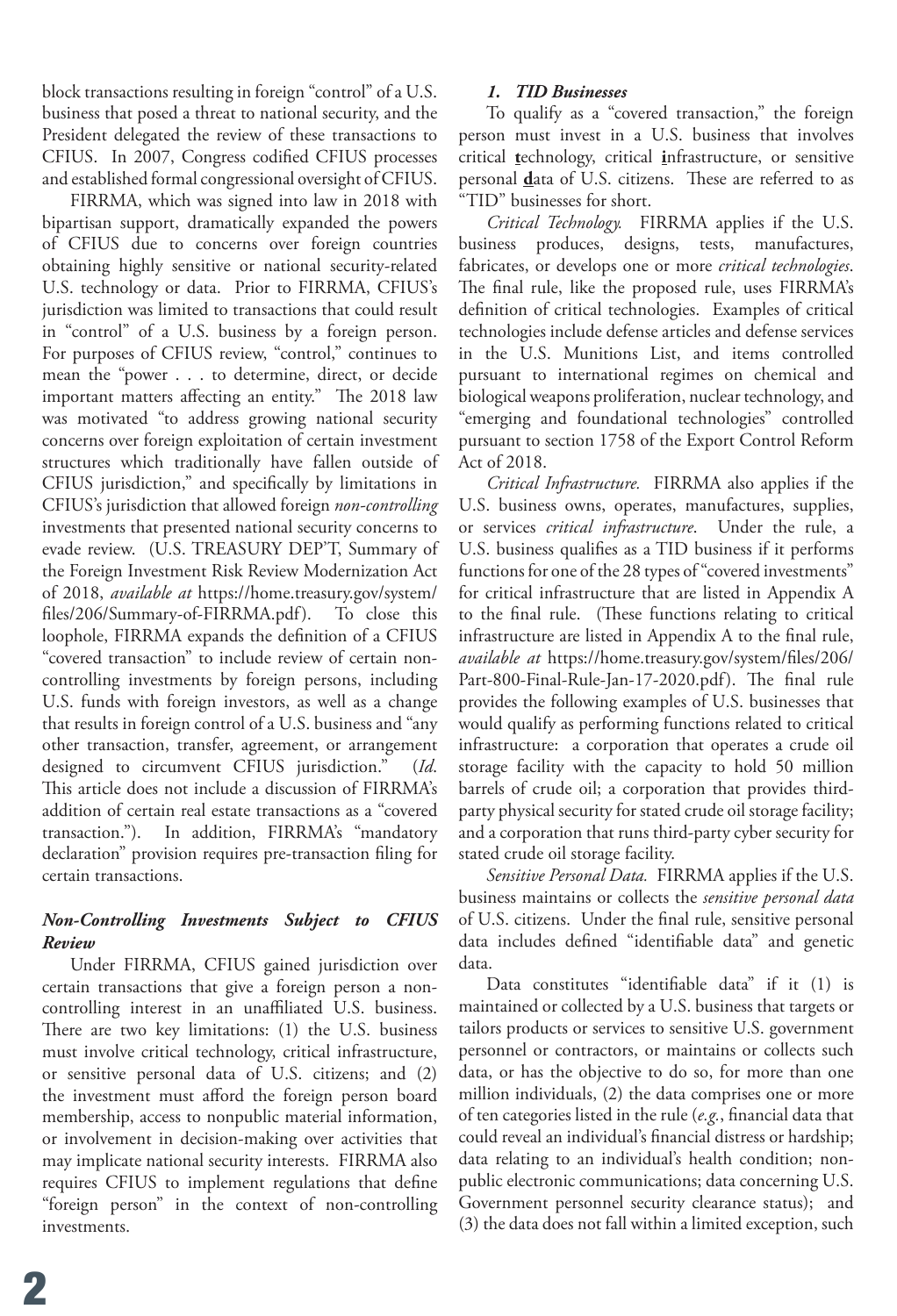as data on a company's own employees or public records.

In response to comments that the proposed rule's treatment of genetic data was too broad, the final rule limits sensitive personal data to the results of an individual's genetic tests as defined by the Genetic Information Non-Discrimination Act of 2008. The final rule also adds an exception for genetic testing data derived from databases maintained by the U.S. Government and routinely provided to private parties for the purposes of research.

#### *2. Rights the Investment Affords to the Foreign Person*

The non-controlling investment by a foreign person in a TID business is covered under CFIUS if it affords the foreign person: access to material nonpublic technical information possessed by the U.S. business; membership or observer rights on the board of directors or the right to nominate an individual to the board; or involvement in substantive decision making of the U.S. business regarding any of the TID activities (*i.e.*, critical technologies, critical infrastructure, or sensitive personal data).

#### *3. What Constitutes a "Foreign Person" and Key Exceptions*

The fundamental issue for CFIUS review comes down to whether an investment vehicle is considered a foreign person. The rule maintains the pre-FIRRMA definition of "foreign person," which includes any foreign government, foreign person, or foreign entity, while adding that any U.S. entity controlled by a foreign person is considered a foreign person. The final rule limits CFIUS review of non-controlling foreign investments in U.S. entities in three important ways. *First*, the rule introduces an interim rule defining "principal place of business," for purposes of determining what constitutes a "foreign entity," which shields entities organized offshore for tax purposes, but that are managed and operated from the United States. *Second*, the rule provides an explicit carve-out for certain investment funds. *Third*, the rule exempts "foreign excepted investors," based on the entity's connection to an excepted foreign state.

*Principal Place of Business*. The CFIUS regulation defines a "foreign entity" any entity organized under the laws of a foreign state if either its principal place of business is outside the United States or its equity securities are primarily traded on a foreign exchange; however, the proposed rule left "principal place of business" undefined. In direct response to comments about CFIUS's jurisdiction over transactions by investment funds, the final rule adopts a definition of "principal place

of business" as an interim rule, which will go into effect on February 13, 2020, but may be revised in response to public comments. The rule defines principal place of business as: "the primary location where an entity's management directs, controls, or coordinates the entity's activities, or, in the case of an investment fund, where the fund's activities and investments are primarily directed, controlled, or coordinated by or on behalf of the general partner, managing member, or equivalent."

But, if the entity represented in its most recent filing to the U.S. government (or a state government or any foreign government) that its principal place of business (as opposed to its place of incorporation) was outside the United States, then this location will be deemed to be the entity's principal place of business (unless the entity can demonstrate that its principal place of business has changed since the time of the submission or filing).

This interim definition clarifies that in many cases, U.S.-based investment fund managers that form offshore investment funds for tax, legal, or any other reason, will not be considered foreign for purposes of CFIUS as long as it is managed and controlled by U.S. persons in the United States.

*Investment Fund Carve-Out*. Separate and apart from the exception for off-shore funds with a principal place of business in the U.S., the rule implements an exception for indirect investments by foreign persons made through an investment fund. Such a transaction will not be subject to CFIUS review if certain conditions are met, including where: (1) the fund is managed exclusively by a U.S. general partner, managing member, or equivalent; (2) the advisory board does not control the fund's investment decisions or the investment decisions of the general partner, managing member, or equivalent; and (3) the foreign person does not otherwise have the ability to control the fund or access to material nonpublic technical information as a result of its participation on the advisory board or committee.

*Excepted Investor Status*. Finally, the final rule makes Australia, Canada, and the United Kingdom exempt from CFIUS's expanded jurisdiction by affording them status as "*excepted foreign states*." The proposed rules introduced the concept of excepted foreign states, but had not yet decided which states would make the list. An investor connected to one of these three countries may qualify as an "*excepted investor*." An excepted investor can be a (1) foreign national of an excepted state (but not also a national of a non-excepted state), (2) a foreign government of an excepted foreign state, or (3) a foreign entity that is organized under the laws of, and has its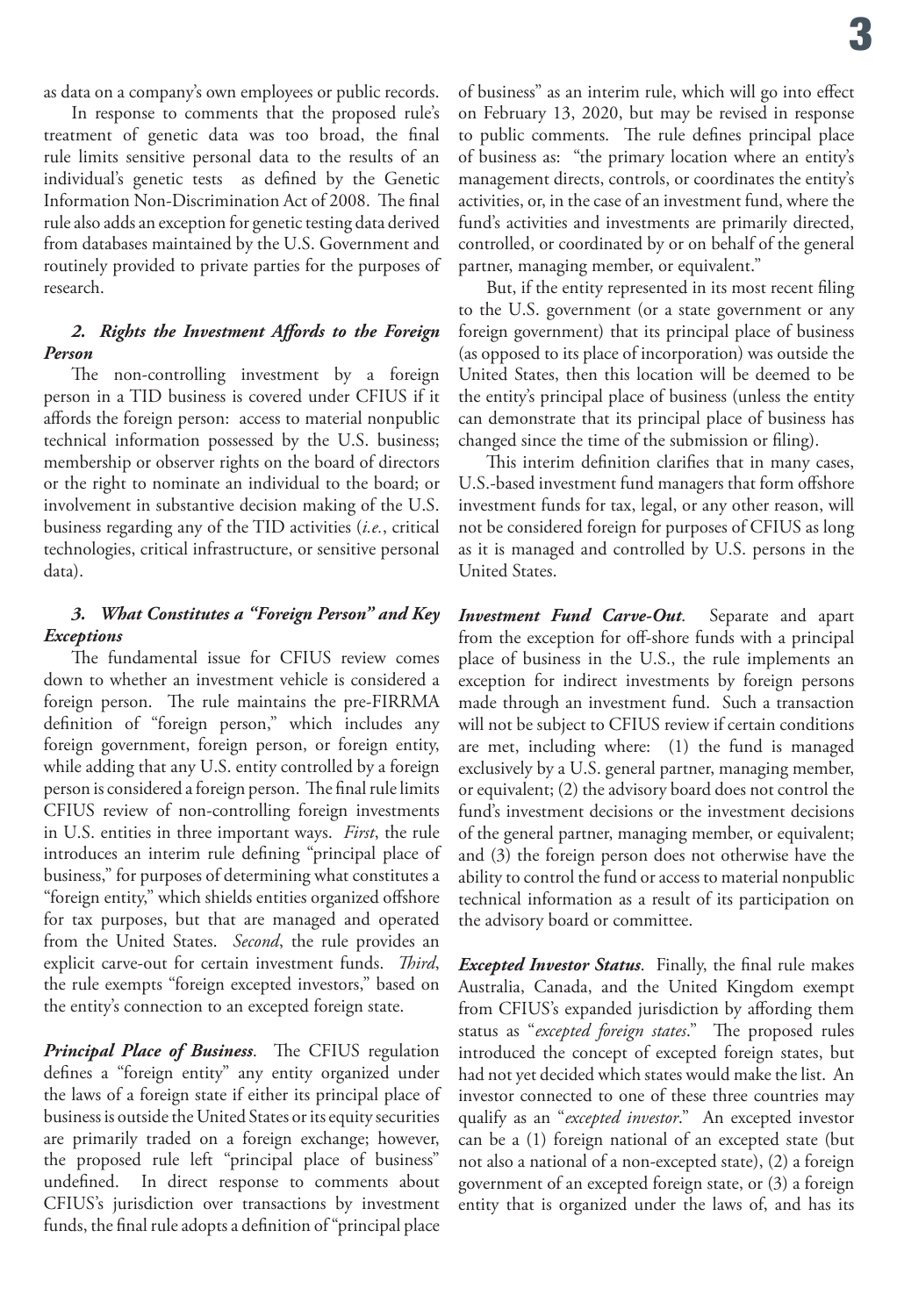principal place of business in an excepted foreign state or the United States.

To qualify as excepted investor, a foreign entity must also meet several other conditions. Several commenters lobbied for a less restrictive definition of excepted investor than what had been put forward in the proposed rule. In response, the final rule made three modifications to the excepted investor definition. First, the final rule permits up to 25% of an entity's board of directors to be foreign nationals from states other than the three excepted foreign states, whereas the proposed rule did not allow any entities with even one board member from a nonexcepted foreign state to be a excepted investor. Second, the final rule relaxed the percentage ownership interest an individual foreign investor may have to be considered a excepted investor. The percentage ownership limit was increased from 5 percent to 10 percent. Third, the final rule decreased the "*minimum excepted ownership*" from 90 percent to 80 percent, meaning that 80 percent of the entity must be must owned by a person or entity falling under the definition of an "excepted investor."

#### *Mandatory and Voluntary Filings*

Since CFIUS has authority to review transactions even long after they are finalized, parties may make a voluntary filing for CFIUS clearance prior to consummating a transaction, which gives the deal a "safe harbor" against later review that could result in forced divestment. FIRRMA creates a streamlined submission process that allows parties to covered transactions to submit shortform filings called declarations in lieu of a full notice. After receiving the declaration, CFIUS will have 30 days to either approve the transaction or launch a full CFIUS review. FIRRMA, however, also makes the filing of such declarations mandatory in certain circumstances. Parties that fail to submit a mandatory declaration may be liable for civil penalties up to \$250,000 per violation or the value of the transaction, whichever is greater.

The mandatory declaration requirement and the prospect of civil monetary penalties for failure to comply with mandatory filing requirement has, according to one commenter, already had "ripple effects" throughout the investment and M&A markets. Although FIRRMA instructs CFIUS to implement regulations requiring mandatory declarations for investments by non-U.S. governments and investments targeting certain U.S. businesses, there are substantial carve-outs for investment funds that do fall under CFIUS' jurisdiction (*i.e.*, do not fall within one of the exceptions to CFIUS' expanded jurisdiction as described above).

*1. Mandatory Declaration Requirement for Substantial Government Investment in TID Business*

Investments in TID businesses by non-U.S. persons in which a foreign government has a "substantial interest," including sovereign wealth funds, must file a declaration with CFIUS prior to closing the deal. FIRRMA instructs CFIUS to determine what constitutes a "substantial interest" by a foreign government. The rule's implementation of this provision requires a declaration for a covered transaction that results in a foreign entity in which a foreign government holds 49% or more voting interest obtaining a 25% or more voting interest in a TID U.S. business.

Importantly, in the investment fund context, the final rule clarifies that "substantial interest" applies to a foreign government's interest in the general partner only and not limited partner interests. This means that U.S. based businesses need not worry about CFIUS review simply because they hold sovereign wealth money as one of their limited partners.

The requirement for mandatory declarations for transactions resulting in a substantial government interest in a TID business also provides an explicit exception for investment fund transactions that meet the following criteria: (1) the fund is managed exclusively by a general partner or equivalent who is not a foreign person; and (2) if any foreign person has membership as a limited partner on an advisory board or committee of the fund: (i) the advisory board or committee does not have the ability to approve, disapprove, or otherwise control (a) investment decisions of the investment fund or (b) decisions made by the general partner, managing member, or equivalent related to entities in which the investment fund is invested; and (ii) the foreign person does not otherwise have the ability to control the investment fund.

#### *2. Implementation of Pilot Program's Mandatory Declaration Requirement for Critical Technology*

FIRRMA authorizes, but does not require, CFIUS to mandate filings for transactions involving critical technology. In November 2018, CFIUS implemented certain FIRRMA provisions via a "pilot program" that imposed mandatory reporting for certain foreign noncontrolling investments in U.S. businesses that develop a "critical technology" that the business designs for, or uses in one of 27 targeted industries. (These target industries are listed in Appendix B to the final rule, *available at*  https://home.treasury.gov/system/files/206/Part-800- Final-Rule-Jan-17-2020.pdf). The final rule integrates the pilot program's mandatory declaration for critical technology.

In the final rule, Treasury rejected public comments asking to remove certain industries from the list of sectors for which a mandatory declaration is required. For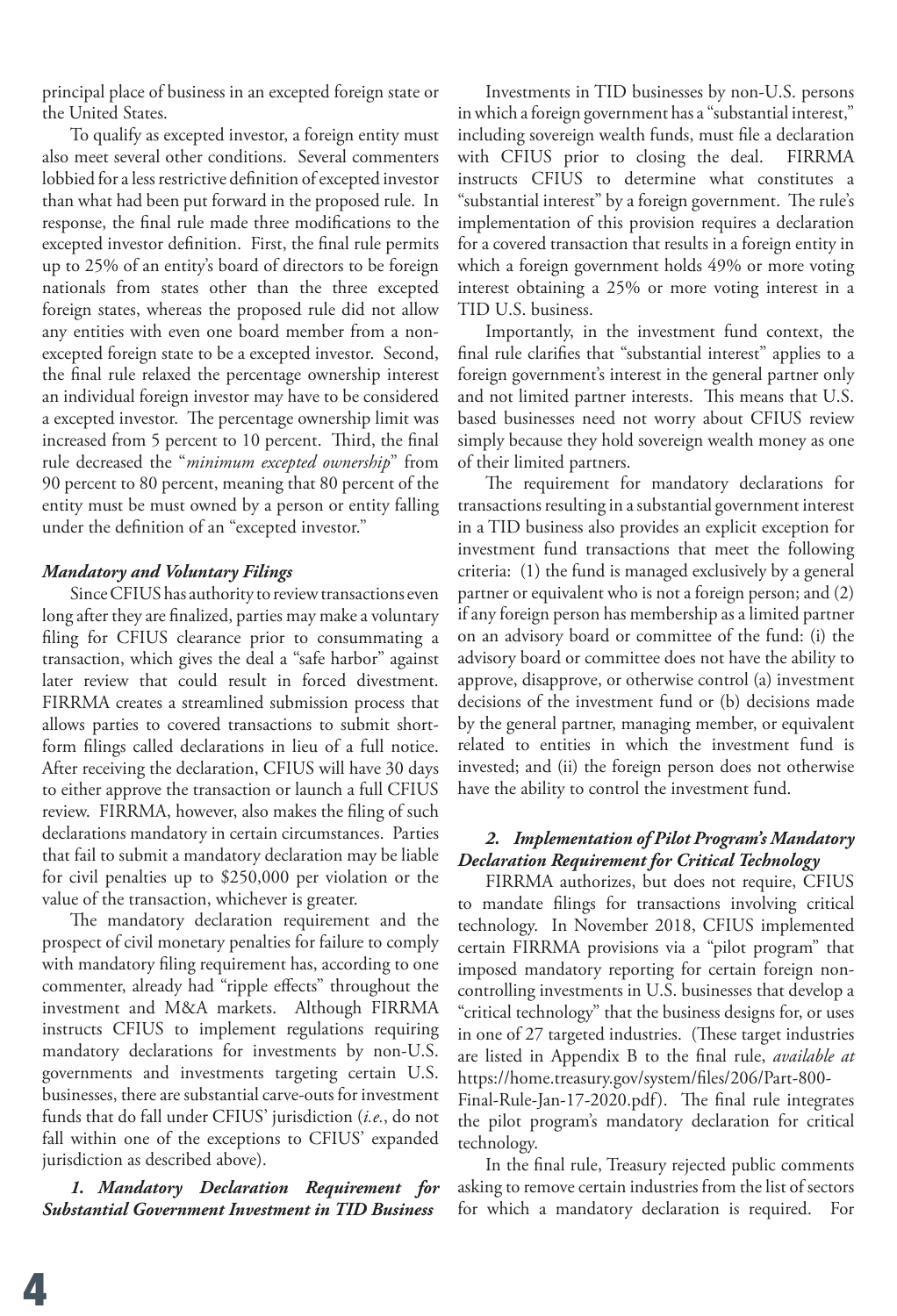example, a proposal by a U.S. subsidiary of a Japanesebased biopharmaceutical firm to remove "biotechnology research and development" from the list of industries that must submit a mandatory declaration was rejected. According to the comment, the company conducted a survey that shows CFIUS's effect of deterring investment in U.S. firms. More than 50% of survey respondents indicated that CFIUS would likely impact their decision to do business with the company and 32% responded that they would forego future business transactions with the company due to the CFIUS requirement.

**Q** foreign investors.which potential deals implicate CFIUS review, and to consider whether current and future investment funds can be structured to minimize the rights accorded to

#### \*\*\*

In light of the final rules, it is essential that businesses formulate investment strategies that build in CFIUS risk, implement processes to enable the rapid identification of

## NOTED WITH INTEREST

#### **Application of Attorney-Client Privilege and Work-Product Doctrine to Documents Created in Connection with Litigation Finance**

Litigation finance is a solution to the problem of economic inequality in lawsuits. It is a process whereby litigants can finance their legal costs using a third-party litigation financing company, which provides money for legal fees and expenses incurred in the lawsuit in exchange for a share of the judgment or settlement if the litigant prevails. Although litigation financing is not new, it has only recently become popular in the United States, and it has raised issues for courts to grapple with, one of them being whether communications and documents exchanged between a litigant—usually the plaintiff and a litigation financer are discoverable in the litigation.

Plaintiffs have argued that such documents are not discoverable for two reasons: relevance and privilege. With respect to relevance, courts have taken different approaches. In the Seventh Circuit, for instance, the court in *Miller UK Ltd. v. Caterpillar, Inc*. held that deal documents created between the plaintiff and the financer, including the actual funding agreement, were not relevant, because they do not actually relate to the claims and defenses in the action. 17 F. Supp. 3d 711, 721 (N.D. Ill. 2014); *see also Benitez v. Lopez*, 2019 WL 1578167, at \*1 (E.D.N.Y. Mar. 14, 2019); *MLC Intellectual Property, LLC v. Micron Tech., Inc.*, 2019 WL 118595, at \*2 (N.D. Cal. Jan. 7, 2019); *Space Data Corp. v. Google LLC*, 2018 WL 3054797, at \*1 (N.D. Cal. June 11, 2018); *Kaplan v. S.A.C. Capital Advisors, L.P.*, 2015 WL 5730101, at \*5 (S.D.N.Y. Sept. 10, 2015); *Yousefi v. Delta Electric Motors, Inc.*, 2015 WL 11217257, at \*2 (W.D. Wash. May 11, 2015). Non-deal documents, that is, documents provided to a financer that do not

relate to the actual terms of the agreement, were deemed to be "clearly" related to plaintiff's claims and relevant. *Id*. at 730. The court noted, however, that these are fact-specific inquiries. *Id*. at 722. Even though deal documents were not relevant in that particular action for misappropriation of trade secrets, the holding in *Miller*  does not mean that they might not be relevant in other actions asserting different claims. *Id*. at 722-23.

Other courts have also found that determining whether documents provided to a litigation financer are relevant, and thus discoverable, is a case-by-case inquiry. For example, in *In re Valsartan N-Nitrosodimethylamine (NDMA) Contamination Products Liability Litigation*, the court denied the discovery of documents shared by plaintiff with a litigation financer in a mass tort case. The court held that such discovery was irrelevant unless there is a showing that "something untoward occurred," such as that the financer made the ultimate litigation or settlement decisions, the interests of plaintiffs or the class were not being protected, or conflicts of interest existed. 2019 WL 4485702, at \*3 (D.N.J. Sept. 18, 2019). The court also distinguished the case from other types of cases where these types of documents may be relevant, such as a case involving a dispute over patent ownership; a case where the documents may have been relevant to central issues such as patent validity and infringement, valuation, damages, royalty rates, pre-suit investigative diligence, and whether plaintiff is an operating company; a case where documents were relevant to the credibility and bias of a witness; and a case where the litigation financer arranged and funded plaintiffs' treatments relating to the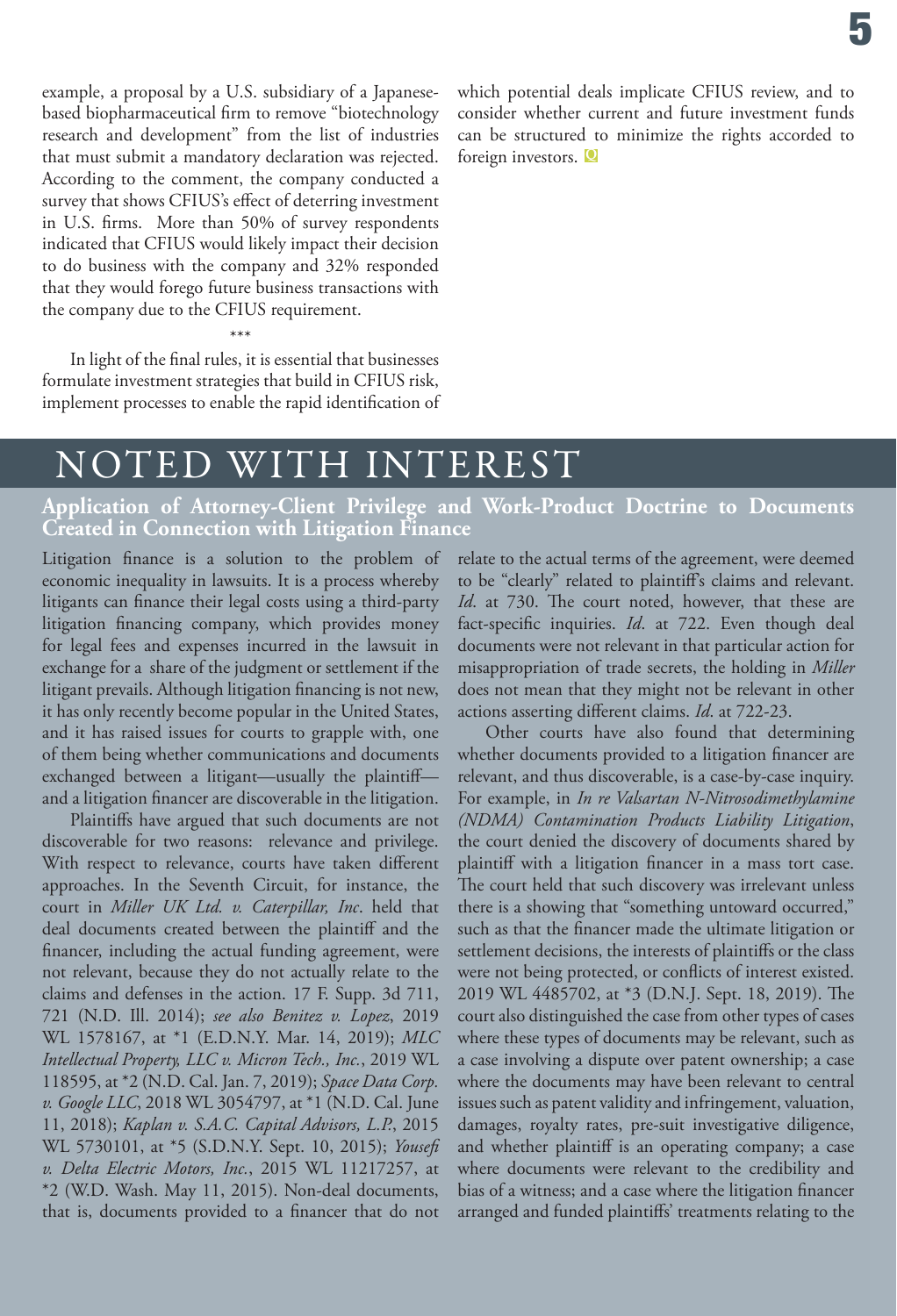## PRACTICE AREA NOTES

#### International Arbitration Update

*Investor-State Dispute Settlement and Renewable Energy.* Investment in renewable energy is currently an important topic for investors, States, and energy companies. In Australia, a country which is typically associated with fossil fuels, an innovative solar project in the Northern Territory is making headlines. The Sun Cable project involves a 15,000 hectare solar photovoltaic ("PV") array near Tennant Creek exporting clean energy to Singapore via a subsea high voltage direct current cable. The project has the support of the Northern Territory government, Singapore's largest independent electricity retailer, and a number of Australia's richest citizens.

Renewable energy is also an important topic for the arbitration community, particularly in the context of the tension between those that are supportive of investor-state dispute settlement to facilitate and encourage investment in renewable energy, and the proliferation of arbitrations in the sector brought by investors against states that, for good reasons and bad, change their renewable energy policies.

This update discusses the suitability of existing foreign investment protection regimes, specifically the Energy Charter Treaty, for disputes involving renewable energy.

#### *The Energy Charter Treaty and Investor Protections*

The Energy Charter Treaty ("Treaty"), which entered into force in 1998, has over 50 member states, including the European Union (except Italy, which recently withdrew in 2016), Japan, Russia, Turkey, and Australia (although Russia and Australia never ratified the Treaty).

Key to the Treaty's success in promoting foreign investment in the energy section is its foreign investment protection regime. By this regime, the Treaty affords protection to "Investors" (being a natural citizen or resident or company incorporated in a signatory country) in "Investments" (broadly defined as every kind of asset owned or controlled by an Investor) in other signatory countries (Articles 1 and 10). These protections include the Investor's right to "fair and equitable treatment" ("FET"), "full protection and security", a prohibition on a signatory country imposing "unreasonable and discriminatory measures," and "unlawful expropriation" (Article 10). The FET standard, which primarily involves the protection of an Investor's legitimate expectations, is the most commonly invoked Investor protection in the Treaty.

#### *Policies Around Renewable Energy Projects*

As governments implement new policies to incentivize investment in renewable energy and discourage the use of traditional fossil fuels, they often run into difficulties with foreign investment protection regimes in their international investment agreements, such as the Treaty and the FET standard. The economics of renewable energy projects have historically been dependent on incentive schemes (although this is changing as renewable energy becomes more cost-effective). Owing to the relative novelty of renewable energy projects, as compared with conventional fossil-fuels projects, incentive schemes which encourage these projects are often difficult to effectively design and implement.

#### *The Spanish Experience*

The recent experience of Spain illustrates these policy problems. In 2007, Spain introduced new incentives to encourage investment in renewable energy, specifically solar PV energy. One incentive that Spain offered was a feed-in-tariff which principally permitted solar PV investors to sell electricity at a higher rate for the first 25 years, which reduced thereafter for the remainder of the project's life. The policies were a great success to encouraging renewable investment.

Due to a ballooning tariff deficit, which occurred because the costs of generating and distributing power exceeded what utilities could lawfully recover from ratepayers, and the fallout of the 2008 financial crisis, Spain wound back the incentives in the original regulation. Initially, the regulatory amendments applied only to new solar PV projects, but as the magnitude of the issue became apparent, Spain acted to apply new and amended regulations retroactively on existing projects. These regulations took effect over a period commencing 2008 through 2013 with increasing severity.

Unsurprisingly, the new and amended regulations were not met favorably by solar PV investors who had made their investment decision based an expectation that the incentives would continue for the life of their project. The key issue for determination by the Tribunal in each of the published decisions is the FET standard and the legitimate expectations of the solar PV investors. As of March 2019, investors had filed over 30 arbitration claims against Spain under the Treaty. Spain has had mixed success, winning some cases but having to pay out more than €350 million to investors on the cases it lost. Most recently, in December 2019, two decisions were handed down with Spain winning one and the other resulting in a stalemate.

Spain is not alone in defending investor-state disputes arising from foreign investments in renewable energy. Italy, the Czech Republic, and Slovakia have all been the subject of Treaty claims in relation to renewable energy investments.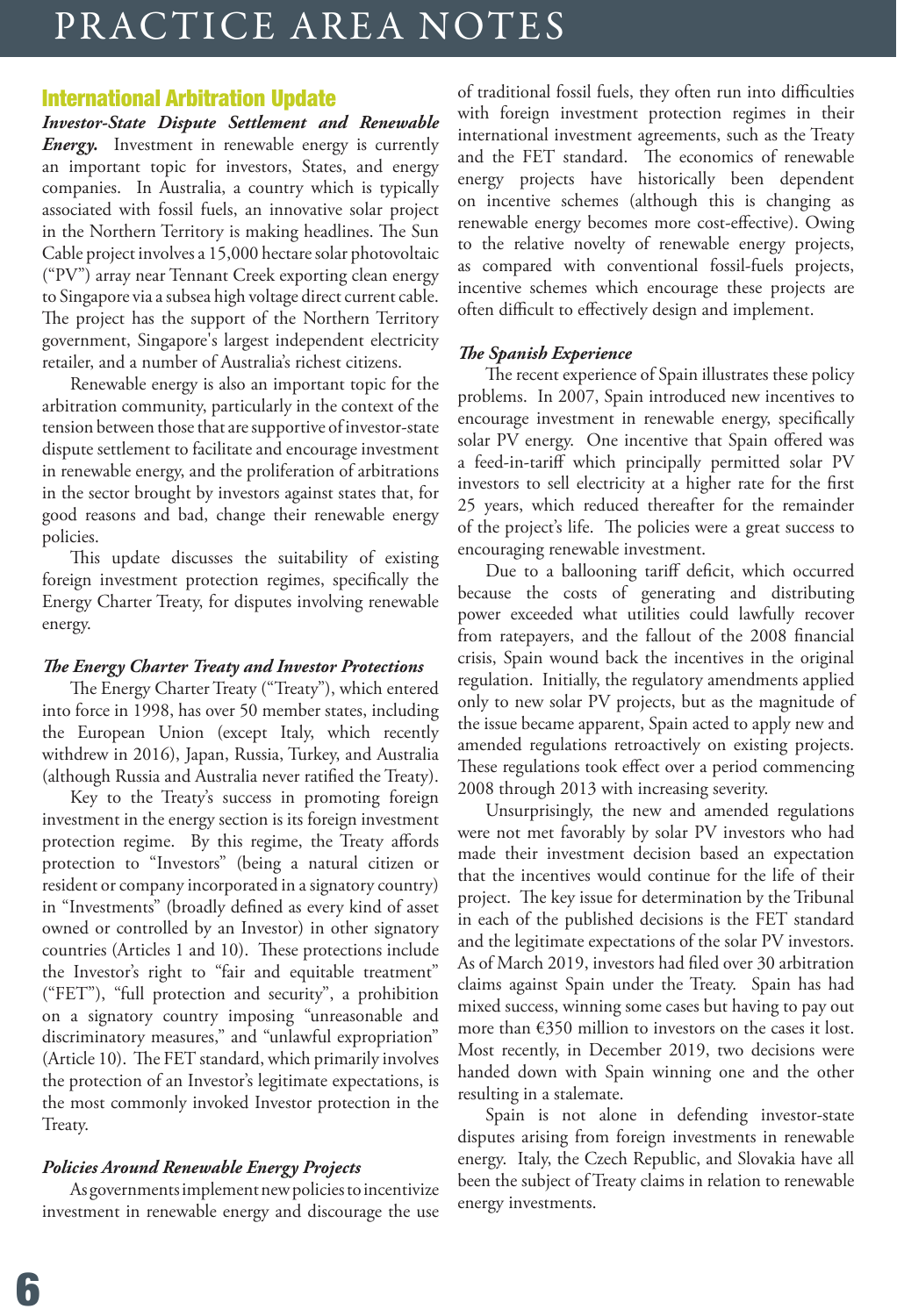#### *Investor-State Dispute Resolution and Fitness for Purpose*

Given the commitments that states have made to renewable energy, the question as to whether the investorstate dispute settlement regime is still fit for purpose is a question that many are considering. To meet climate reduction targets, states are required to act swiftly in both incentivizing investment in renewable energy and discouraging the use of traditional fossil fuels.

In late 2018, the Treaty's member states gave the green light to a process of modernizing the Treaty. That process is underway with certain members pushing reforms in relation to renewable energy. To remain relevant, it would be desirable if the modernization process amended the Treaty to allow states to implement policy to address climate change without falling afoul of the investor protection regime. This does not necessarily need to come at a significant cost to investors in fossil fuels as the amendments could allow for some fair level of compensation. An amendment along these lines would go some way towards resolving the tension discussed in the introduction to this note.

#### Antitrust & Competition Update

*Cartel Damages Claims: England's Court of Appeal Hands Down First (Very Small) Damages Award Judgment.* On October 31, 2019, the Court of Appeal handed down judgment in *BritNed v ABB*, the appeal against the first English cartel damages award. It reduced the damages awarded from  $£15$  million / \$16.6 million (plus simple interest) to just under  $€10$  million / \$11.5 million (plus simple interest)—a fraction of the approximately €200 million originally claimed. In doing so, the Court of Appeal clarified the key principles applicable to cartel damages claims under English law, namely that: (i) it is for claimants to prove damage and its amount; (ii) pre-Damages Directive, there is no presumption of harm and that presumption is unlikely in any event to assist; and (iii) claimants must give credit in the calculation of damages for any benefits they received by reason of the cartel ("*netting-off*").

#### *Background Facts*

In 2014, the European Commission found that ABB and other European, Japanese, and South Korean power cable manufacturers had participated in a global, market-sharing cartel for high-voltage submarine and underground cable projects between 1999 and 2009 (the "Cartel") in breach of EU competition law (Article 101 of the Treaty of the Functioning of the EU ("TFEU")).

BritNed owns and operates the BritNed "Interconnector," a 1000 MW submarine electricity cable system connecting the UK and Dutch electricity grids, which was supplied by ABB in 2009. It, accordingly, brought a follow-on cartel damages claim seeking over €200 million / \$220 million in damages against ABB in the English High Court. The claim was not only for damages for an overcharge on the price paid plus compound interest, but for loss of profits (alleging that absent cartel-inflated prices, it would have opted for a higher capacity cable thereby generating additional profit).

#### *First Instance Ruling*

After detailed consideration of the evidence, the trial judge rejected the pleaded overcharge claim because the ABB employee negotiating the BritNed contract had no knowledge of the cartel and "*acted competitively*." However, he awarded BritNed €7.5 million / \$8.3 million in respect of "*baked-in inefficiencies*" resulting from the cartel, *in casu* the excess use of copper in ABB cables compared to other suppliers, which, in a competitive market, would have led ABB either to lose the project or absorb the cost of its less efficient cables. These damages were then reduced by 10% to take account of a regulatory cap on BritNed's profits. The trial judge also awarded €5.5 million (\$6 million) in damages to reflect a portion of the "*cartel savings*" ABB enjoyed as a result of not having to compete during the cartel. BritNed's loss of profits claim was dismissed in its entirety.

#### *The Appeal: Grounds and Outcome*

BritNed appealed with respect to the findings on overcharge, the reduction of damage with respect to the regulatory cap on profits, and the dismissal of its lost profit claim (this was rejected on the evidence, so is not addressed further here). ABB cross-appealed against the damages award relating to "cartel savings," essentially on the basis that BritNed had sought compensatory damages and had not sought, and was not entitled to seek, an account of profits or restitution.

#### *Compensatory Nature of Cartel Damages*

The Court of Appeal's judgment confirmed that cartel damages are compensatory, rejecting arguments that EU law principles of effectiveness and equivalence require restitutionary damages, or the relaxation of rules on causation and remoteness of damage. The English rules on quantifying damages do not, as the claimants had sought to argue, make their recovery impossible in practice because the "broad axe" wielded by the court in assessing loss reflects a recognition that quantification exercises are invariably estimation exercises. The "broad axe" does not require a court to err on the side of either under- or over-compensation but its quantification of loss must be based on the evidence before it.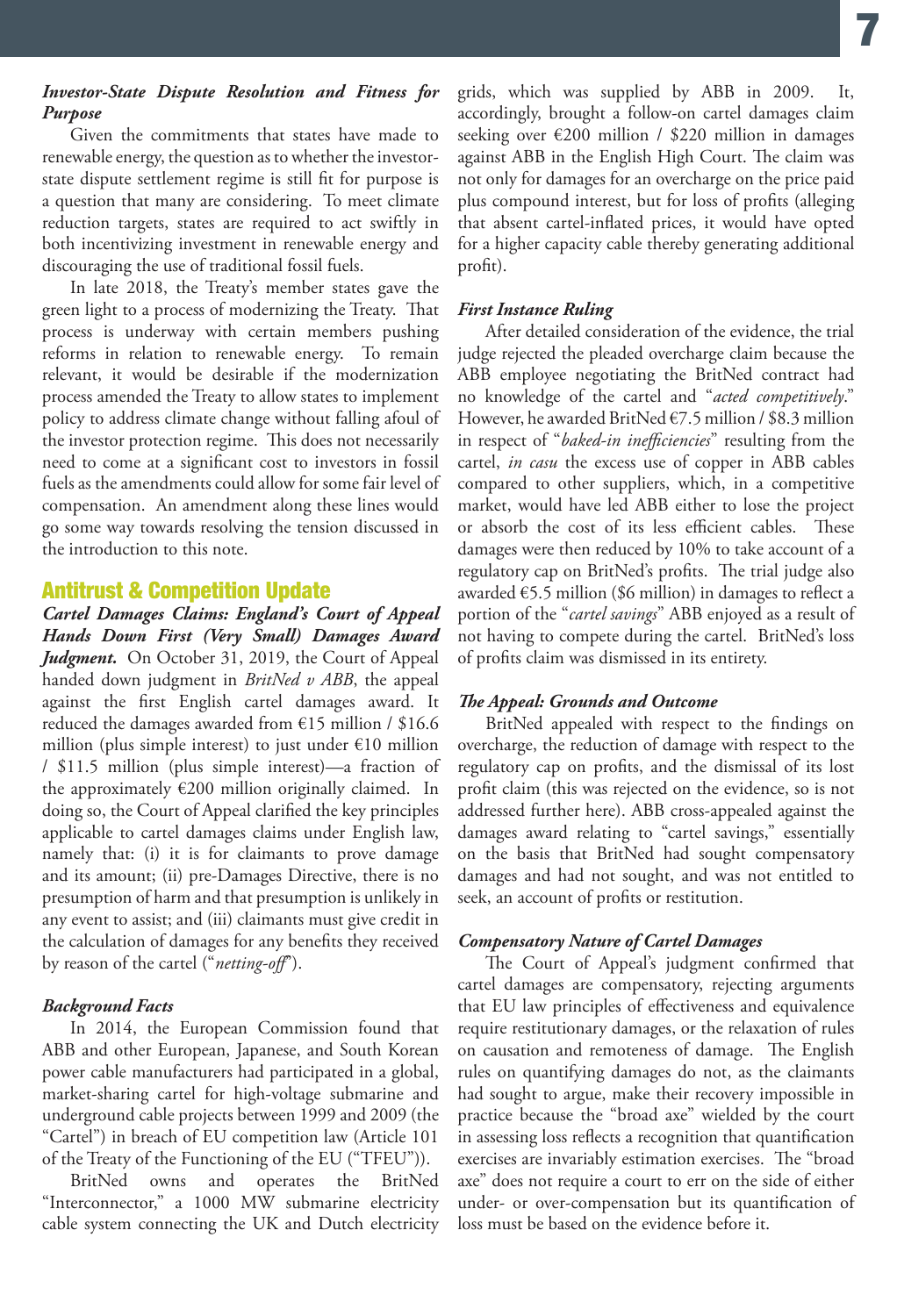## PRACTICE AREA NOTES (cont.) PRACTICE AREA NOTES (cont.)

The upshot of the Court of Appeal's analysis for BritNed was that while it found that the trial judge had properly applied the compensatory approach in relation to the overcharge claim, the award of damages on the basis of ABB's "cartel savings" was held to have been based on an error of law. In the absence of evidence before the judge on how cartel savings might correlate with the price paid by BritNed, it was not open to the judge to assume such correlation and to make a compensatory award on that basis.

#### *No Presumption of Harm*

The claimants also failed to persuade the Court of Appeal that the presumption that cartels cause harm, which was introduced by the 2014 Damages Directive, was part of the pre-existing EU law applicable in relation to these proceedings. Significantly, as far as future claims are concerned, it also agreed with the trial judge that it was hard to see how a presumption of harm could assist in claims in England at least, given the need to quantify losses. This conclusion was hardly surprising but it provides a useful warning to future claimants that the Directive will not be a game-changer in England (in this respect at least).

#### *Netting of Losses*

Consistent with the compensatory principle, the Court of Appeal confirmed that a claimant is only entitled to recover net losses and so must give credit for any benefits it enjoyed by reason of the cartel. Only where the benefit is collateral, in the sense that it arises independently of the circumstances giving rise to the loss, should it be disregarded. The benefit, in this case, concerned the level of profits the claimants could enjoy before the regulatory cap bit. As the effect of the regulatory cap was an immediate result of the overcharge, the Court of Appeal held that it was not a collateral benefit. Consequently, the 10% reduction in the award of damages for "*baked in inefficiencies*" was upheld.

#### *Conclusion*

The Court of Appeal's judgment in BritNed will be claimed by claimants and defendants alike. For claimants, the emphasis on the "broad axe" approach and the recognition of the difficulties in proving and estimating loss will provide comfort. For defendants, the recognition that damages are based on the compensatory principle, and the reminder that it is for claimants to prove their loss, will give reassurance. The parts of the judgment addressing netting-off will have significance for most claims brought in the future.

It is not yet clear whether BritNed will seek permission to appeal to the Supreme Court, although one of BritNed's joint owners, National Grid, has a claim pending in relation to the power cables cartel so an application for permission would not be surprising. What is clear is that the judgment in BritNed will shape the English courts' consideration of cartel damages awards for many years to come. **Q**

## NOTED WITH INTEREST (cont.)

tort at issue. *Id*. at \*6.

Even if the documents are deemed relevant, a party may withhold them from discovery if they are subject to the attorney work-product doctrine or attorney-client privilege. The work-product doctrine protects materials prepared in anticipation of litigation from production. However, it can be waived if the information is disclosed to a third party, and that disclosure substantially increases the opportunity for potential adversaries to obtain the information. The attorney-client privilege protects confidential communications between an attorney and client in connection with obtaining legal advice. It is also generally waived when the communications are disclosed to a third party, unless the third party shares an identical, legal interest in the communications with the litigant (the common interest doctrine).

In *Acceleration Bay LLC v. Activision Blizzard, Inc.*, a Delaware federal court recently held that neither the work-product nor the common interest doctrine can shield communications between a plaintiff and its litigation financer from discovery. The court held that the documents were not protected by the work-product doctrine, because they were not prepared in anticipation of litigation but for the primary purpose of obtaining a loan from the financer. 2018 WL 798731, at \*2 (D. Del. Feb. 9, 2018). They did not fall within the common interest doctrine, because at the time they were made, there was no written agreement between the plaintiff and financer, and litigation was not yet filed, so the plaintiff and financer could not have held identical, legal interests. *Id.*, at \*3. In light of *Acceleration Bay*, there has been concern that the litigation strategy a plaintiff shares with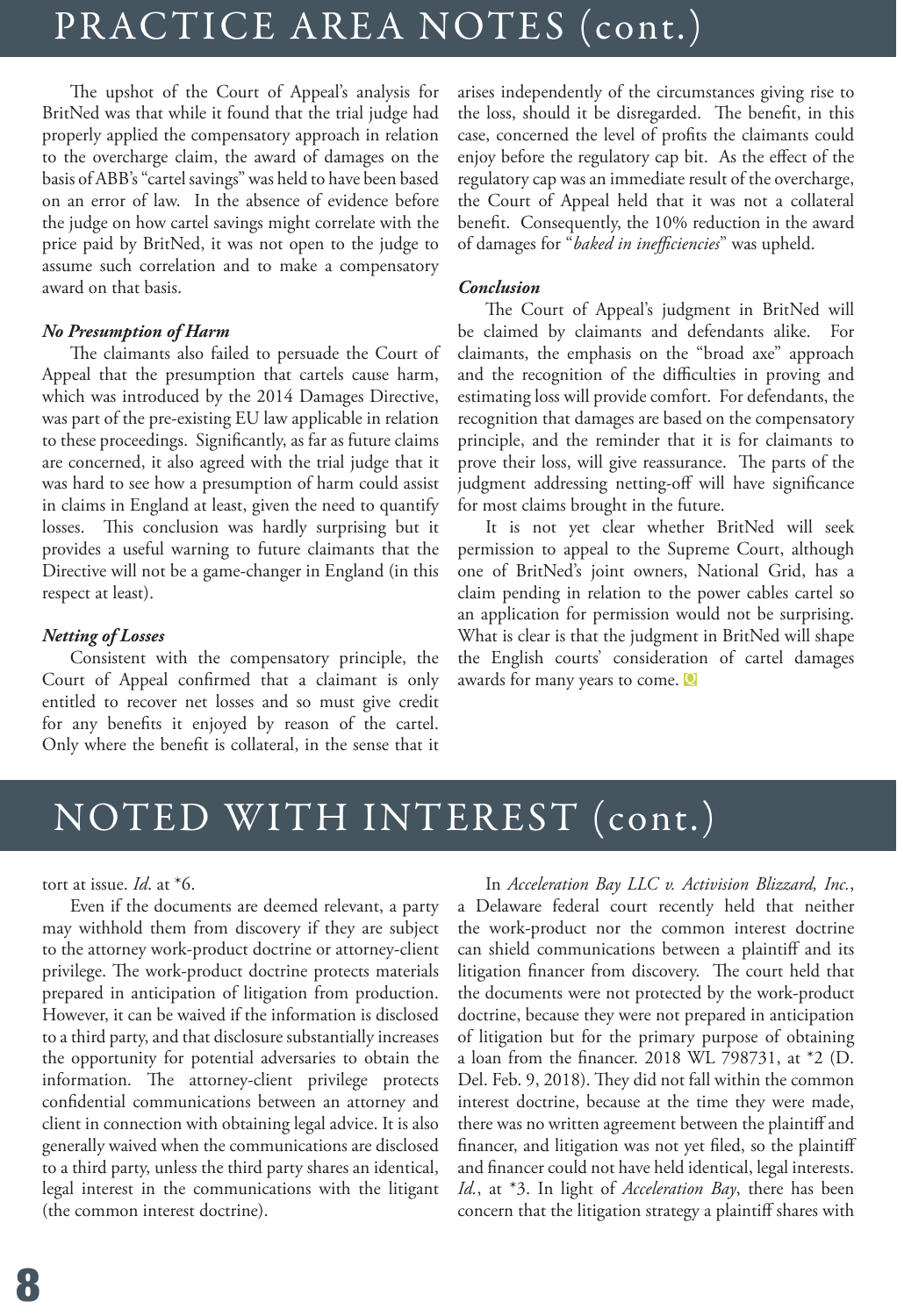financers, which financers need to evaluate the merits of a case, would have to be turned over to the opposing party. However, other court decisions on the subject have shown that *Acceleration Bay* may not apply in all cases. *See, e.g., Miller*, 17 F. Supp. 3d at 735 (non-deal documents shared with litigation funders are protected by attorney work-product as they consist of documents containing the lawyers "mental impressions, theories and strategies about [Defendant's] claimed misappropriation of trade secrets" and were thus "only prepared 'because of' the litigation"); *see also Viamedia, Inc. v. Comcast Corp.*, 2017 WL 2834535, at \*3 (N.D. Ill. June 30, 2017); *In re Int'l Oil Trading Co., LLC*, 548 B.R. 825, 837 (Bankr. S.D. Fla. 2016); *United States v. Homeward Residential, Inc.*, 2016 WL 1031154, at \*6 (E.D. Tex. Mar. 15, 2016); *United States v. Ocwen Loan Svcg., LLC*, 2016 WL 1031157, at \*6 (E.D. Tex. Mar. 15, 2016); *Doe v. Society of Missionaries of Sacred Heart*, 2014 WL 1715376, at \*3 (N.D. Ill. May 1, 2014); *Mondis Tech., Ltd. v. LG Elecs., Inc.*, 2011 WL 1714304, at \*3 (E.D. Tex. May 4, 2011).

There are measures that litigants may take to protect information they disclose to litigation financers from discovery. For example, the *Acceleration Bay* court used the "primary purpose" test in determining whether communications were covered by the work-product doctrine—whether the "primary purpose" of the documents was litigation. *Id.*, at \*1. Other courts have used the "because of" test, which is broader. For example, the court in *Carlyle Investment Management L.L.C. v. Moonmouth Company S.A.* held that the work-product doctrine shielded discovery of information shared with litigation financers, because negotiations between litigants and financers would almost certainly involve the lawyers' mental impressions, theories, and strategies about the case, in order to show the financer the case's merits. 2015 WL 778846, at \*8-9 (Del. Ch. Ct. Feb. 24, 2015); *see also* Miller, 17 F. Supp. 3d at 735 (documents containing plaintiff's lawyers' mental impressions, theories, and strategies about defendant's purported misappropriation of trade secrets that were provided to the prospective litigation funders were prepared *because* of the litigation, and are therefore, covered under the work-product doctrine).

Although the *Acceleration Bay* Court never reached the issue of waiver of the work-product doctrine, other courts have held that the existence of a non-disclosure agreement between a plaintiff and potential financers is sufficient to shield documents from discovery, because a non-disclosure agreement would reduce the likelihood that a third party would disclose the information to a potential adversary. *See, e.g., Sacred Heart*, 2014 WL 1715376, at \*4, *Devon IT, Inc. v. IMB Corp.*, 2012 WL

4748160, at \*3 (E.D. Pa. Sept. 27, 2012); *Mondis*, 2011 WL 1714304, at \*3.

**Q** privilege).As to the common interest doctrine, courts in other cases have agreed with the holding in *Acceleration Bay*. In *Leader Technologies, Inc. v. Facebook, Inc.*, the same court eight years earlier also held that there exists no common interest privilege as to documents shared with a litigation financer because no deal was consummated between plaintiff and the financer. 719 F. Supp. 2d 373, 374-76 (D. Del. 2010). The *Miller* court also concluded that documents shared with a financer are not protected by the common interest doctrine, because a shared interest in the successful outcome of a case is not a common legal interest. 17 F. Supp. at 732. The *Miller* Court reasoned that the purpose of the common interest doctrine is to encourage parties with a shared legal interest to seek legal assistance in order to meet legal requirements and plan their conduct accordingly. *Id.*, at 732-33. The court held that this serves the public interest by advancing compliance with the law, facilitating the administration of justice, and averting litigation, and these objectives are not met with respect to litigation financers, where the objective is not to seek legal advice but to seek money. *Id. But see Int'l Oil Trading*, 548 B.R. at 832 (finding common interest does apply to litigation funding documents); *Rembrandt Techs., L.P. v. Harris Corp.*, 2009 WL 402332, at \*7 (Del. Super. Ct. Feb. 12, 2009) (same). Because of the nature of the documents disclosed to litigation financers and when they are generally shared with litigation financers, most courts decide the issue of whether they are discoverable under the attorney work-product privilege, not the attorney-client privilege/common interest doctrine. *See, e.g., Mondis*, 2011 WL 1714304 at \*3 (not reaching the issue whether documents are covered by attorney-client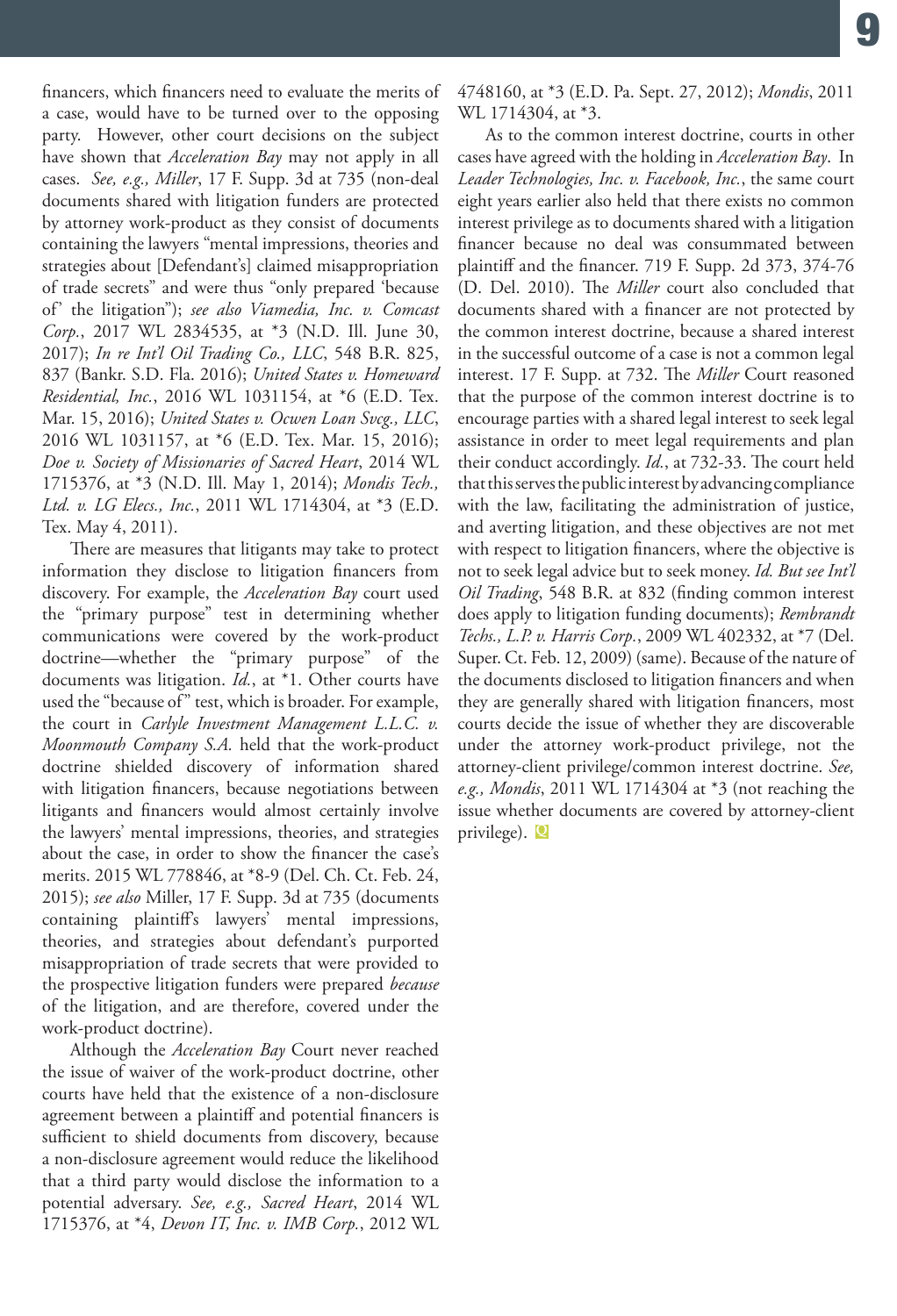### Quinn Emanuel Elects Nine New Partners

Quinn Emanuel Urquhart & Sullivan, LLP announced that nine new partners have been elected to the partnership, effective January 1, 2020.

#### *The newly elected partners are as follows:*

**Michael Bonanno** – Mike is based in the firm's Washington, D.C. office. He is a trial lawyer who represents both plaintiffs and defendants in antitrust cases and other complex commercial disputes. He received a B.S., cum laude, from Virginia Tech and a J.D., magna cum laude, from the Georgetown University Law Center. Before joining the firm, Mike was a trial attorney in the Antitrust Division of the U.S. Department of Justice.

**Frank Calvosa** – Frank is based in the firm's New York office. He specializes in complex patent litigation, with an emphasis on pharmaceutical patent-infringement litigation and post-grant proceedings. Frank graduated Phi Beta Kappa with a B.S. and M.S. in Chemistry from Villanova University and received his J.D. from Columbia University.

**Yasseen Gailani** – Yasseen is based in the firm's London office. He is a solicitor advocate specializing in complex commercial litigation, with an emphasis on disputes relating to finance, financial services, restructuring and insolvency, and security enforcement. Yasseen was named as a "Rising Star" in the 2019 Legal 500, and he has degrees in law from the University of Cambridge and NYU.

**Mark Grasso** – Mark is based in the firm's London office, but he has a practice spanning the globe and spends a significant part of his time in the Persian Gulf region. He is a specialist construction and energy litigation and arbitration lawyer, and advises on disputes arising out of large engineering and construction projects and oil and gas developments around the world. Mark has an L.L.B. (1st class honors) from the University of Melbourne, and he is admitted to practice in England and Wales and Victoria, Australia.

**Nicholas Hoy** – Nick is based in the firm's New York office. Nick is a trial lawyer who has represented both defendants and plaintiffs in a variety of complex commercial disputes. A particular focus of his practice is defending corporations, private equity and hedge funds, and officers and directors in high-stakes securities, bankruptcy, financial services, and employment matters. Nick is a graduate of Stanford University and Yale Law School, where he was an editor of the *Yale Law Journal*.

**David Myre** – David is based in the firm's Silicon Valley office. He is a trial lawyer whose practice focuses on highstakes commercial and intellectual property disputes. He has tried trade secret, securities fraud, contract, constitutional, and employment cases to verdict in state and federal courts across the country. David received a B.A. with distinction from the University of Washington and a J.D. from New York University School of Law.

**Jesko Preuß** – Jesko is based in the firm's Stuttgart office. He is a German-qualified attorney (Rechtsanwalt) who's practice focuses on national and cross-border commercial and IP litigation, with a particular emphasis on technology and patent litigation. He has served as trial counsel for international clients in litigation involving a wide range of technologies, including mechanical engineering, automotive, biotech, and life science products. Jesko obtained a doctorate degree in law from Albert-Ludwigs-Universität Freiburg (Chair for Business Law / Intellectual Property Law) and an LL.M. in European Law from Paris II (Université Panthéon-Assas).

**Elan Sasson** – Elan is based in the firm's Sydney office. His practice has a dual-focus in representing funds and financial services clients in legal disputes and in driving or advising on strategic workouts and corporate insolvencies (with a focus on back-end disputes, and formal and informal restructures). Elan received a Bachelor of Commerce from the University of New South Wales, and an L.L.B. from the University of Technology Sydney. Prior to commencing practice, Elan was appointed associate on the New Court of Appeal to the Hon. Justice Beazley AO (now Governor of New South Wales).

**Kate Kaufmann Shih** – Kate is based in the firm's Houston office. She specializes in complex, high-stakes energy and infrastructure litigation and arbitration, with an emphasis on matters arising out of distressed assets and bankruptcies. Kate received her B.A. from Stanford University, with honors and distinction, and her J.D. from Columbia Law School, where she was a James Kent Scholar and a member of the *Columbia Law Review*. **Q**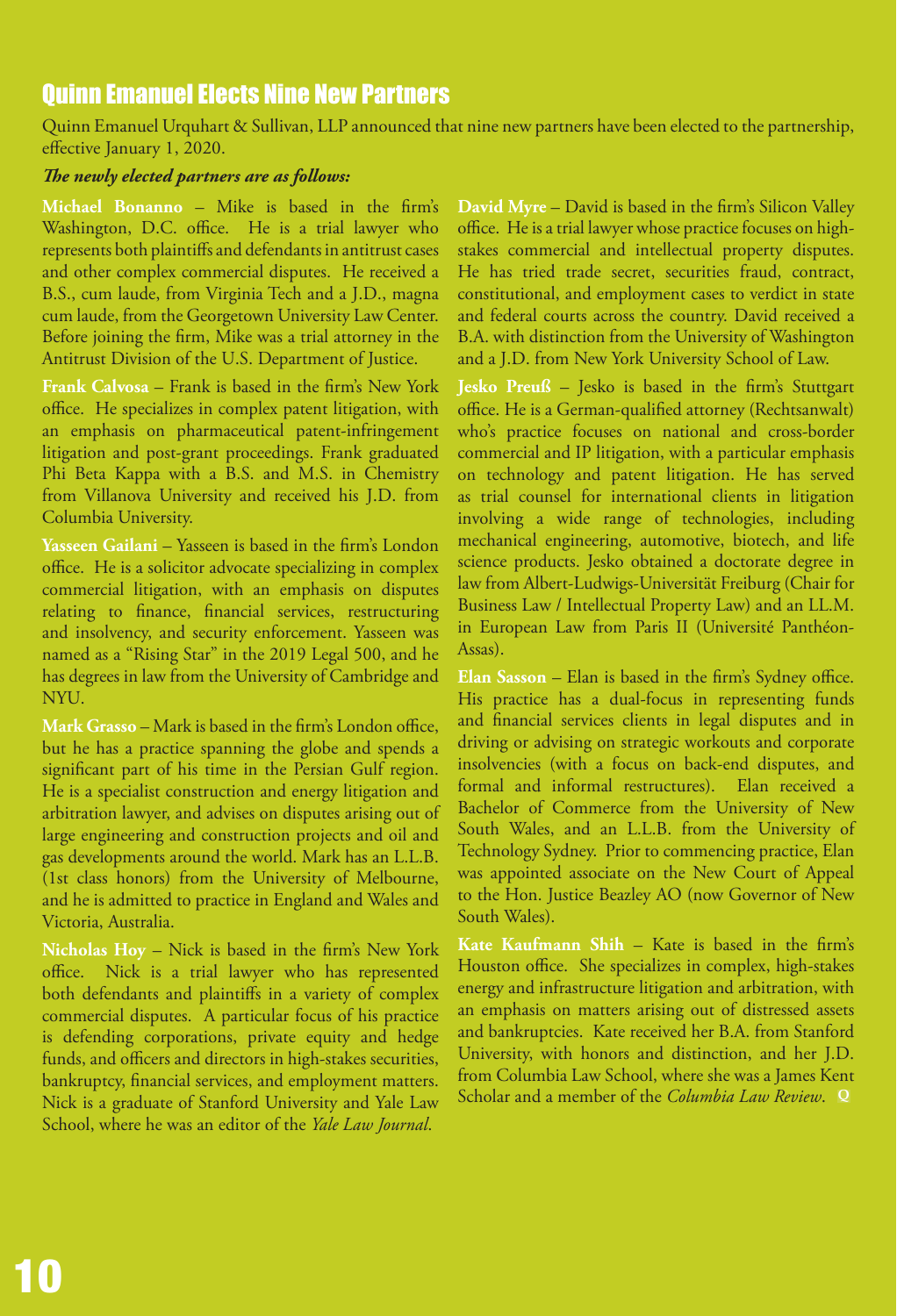## VICTORIES

**Complete Victory in Defamation Jury Trial** On December 6, 2019, a team of Quinn Emanuel attorneys secured a complete defense jury verdict for Elon Musk, the CEO of Tesla and SpaceX, in a highprofile defamation claim brought against him by British caver Vernon Unsworth. Mr. Unsworth claimed that Mr. Musk defamed him when he sent a series of tweets referring to Mr. Unsworth as a "pedo-guy," which were followed by an email from Mr. Musk to a reporter in which he called Mr. Unsworth a "child rapist." Mr. Unsworth sought \$190 million in damages.

The action, which experts and the press deemed the most significant social media-based defamation case to ever go to trial, arose from a dispute between Mr. Musk and Mr. Unsworth regarding Mr. Musk's efforts to rescue twelve Thai boys and their soccer coach trapped in a flooded cave system in Northern Thailand. In July 2018, Mr. Musk and a team of SpaceX engineers built and delivered a mini-rescue pod to the Chiang Rai Province in Northern Thailand to help with the rescue. The Thai government and an international team of volunteers (including elite cave divers from the United Kingdom) rescued all twelve boys and their coach. Mr. Musk's pod was not ultimately needed.

After the rescue was completed, Mr. Unsworth, a cave explorer who had assisted in the efforts to find the team, gave an interview to CNN criticizing Mr. Musk's efforts and claiming that Mr. Musk engaged in a "PR stunt." Mr. Unsworth also commented that Mr. Musk could "stick his submarine where it hurts." On July 15, 2018, in response to the interview, Mr. Musk published a series of tweets defending his efforts which were punctuated by insults calling Mr. Unsworth "sus" and a "pedoguy." Mr. Musk later tweeted "Bet ya a signed dollar its true" in response to a tweet claiming that he called Mr. Unsworth a "pedo." Mr. Musk deleted the tweets the same day.

Six weeks after sending the tweets, Mr. Musk accused Mr. Unsworth of being a "child rapist" who married twelve-year-old child bride in an "off-the-record" email to a reporter from BuzzFeed News. Mr. Musk made these statements based on reports he received from a private investigator he hired to investigate Mr. Unsworth in preparation for the litigation that Mr. Unsworth had already threatened. Unbeknownst to Mr. Musk, the investigator's reports were fabricated, and the investigator himself turned out to be a convicted felon who had gone to prison for fraud. BuzzFeed published Mr. Musk's email in full.

Shortly thereafter, Mr. Unsworth, represented by well-

known defamation and media lawyers, sued Mr. Musk for defamation in the United States District Court for the Central District of California. Quinn Emanuel took over Mr. Musk's defense after the Court denied his motion to dismiss. At trial, Quinn Emanuel's defense focused on the theme that Mr. Musk's tweet was a "JDART" (Joking Deleted Apologized-for Responsive Tweet). Mr. Musk's tweet was the culmination of an argument between two people that was punctuated by insults—not a factual accusation of the crime of pedophilia. The firm also demonstrated that Mr. Unsworth had not suffered any injury. Instead, Mr. Unsworth had consistently sought to monetize his role in the cave rescue, and had received a number awards, including being named a Member of the British Empire by the Queen of England, even after Mr. Musk's statement.

The downtown Los Angeles federal court jury returned a defense verdict for Mr. Musk after deliberating for less than half an hour. **Q**